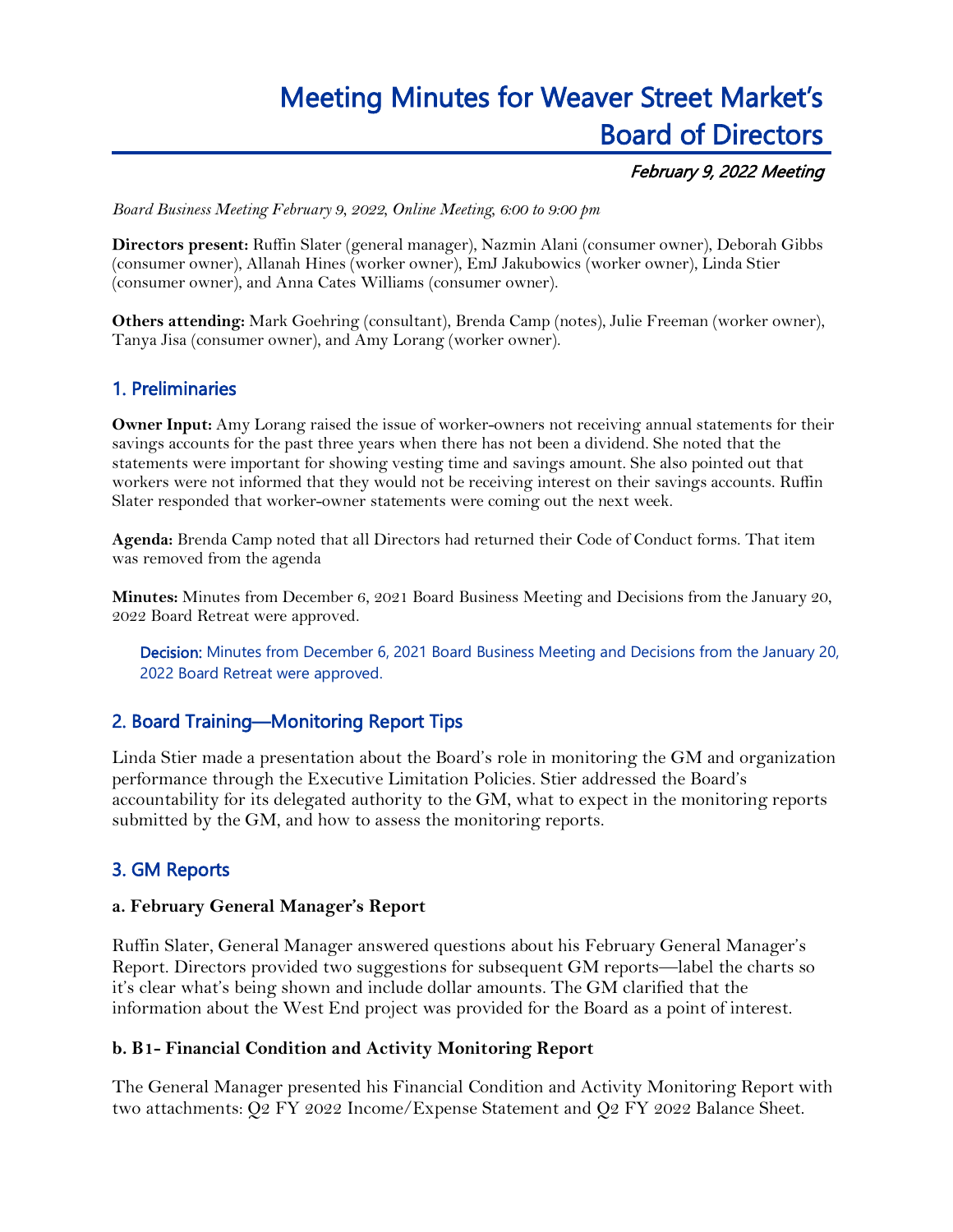# Meeting Minutes [2]

#### February 2022

The GM reported compliance with all provisions of the policy. Slater provided the following clarifications to questions asked about the report:

- The benchmark for Ends accomplishment is based on a benchmark established by the National Grocers Cooperative (NCG). (Slater noted that it would be good to provide more background information on that benchmark in the next report.)
- Retained dividends are retained as cash or fixed assets.
- For a new loan to originate, it would come before the Board for Board approval, and then an officer would be authorized to sign off on the loan. (That process happened for all the loans listed in the report.)
- To use the restricted health funds would require the bank's permission until the fund reaches \$450,000.

Decisions: The Board accepted Monitoring Report B1 – Financial Condition and Activities. The report provides evidence that the General Manager has operated within the constraints of this Executive Limitation.

#### **c. B – Global Executive Constraint Monitoring Report**

The GM presented his B – Global Executive Constraint Monitoring Report. The GM reported compliance with all parts of the policy.

Decisions: The Board accepted B - Global Executive Constraint Monitoring Report. The report provides evidence that the General Manager has operated within the constraints of this Executive Limitation.

#### **d. B4 – Ownership Rights and Responsibilities Monitoring Report**

The GM presented his B4 – Ownership Rights and Responsibilities Monitoring Report. The GM reported compliance with all parts of the policy. Slater provided the following clarifications:

- Worker owners receive patronage dividends based on the hours worked. In the past, statements were provided to workers only in years with a dividend. Going forward workers will receive annual statements regardless of a dividend.
- The Board makes a dividend decision at the August Board Business Meeting, and consumer owners learn of the dividend decisions in the Annual Report, typically at the end of August.

Decisions: The Board accepted B4 - Ownership Rights and Responsibilities Monitoring Report. The report provides evidence that the General Manager has operated within the constraints of this Executive Limitation.

#### 4. Board Process

**a. April Event Plan**